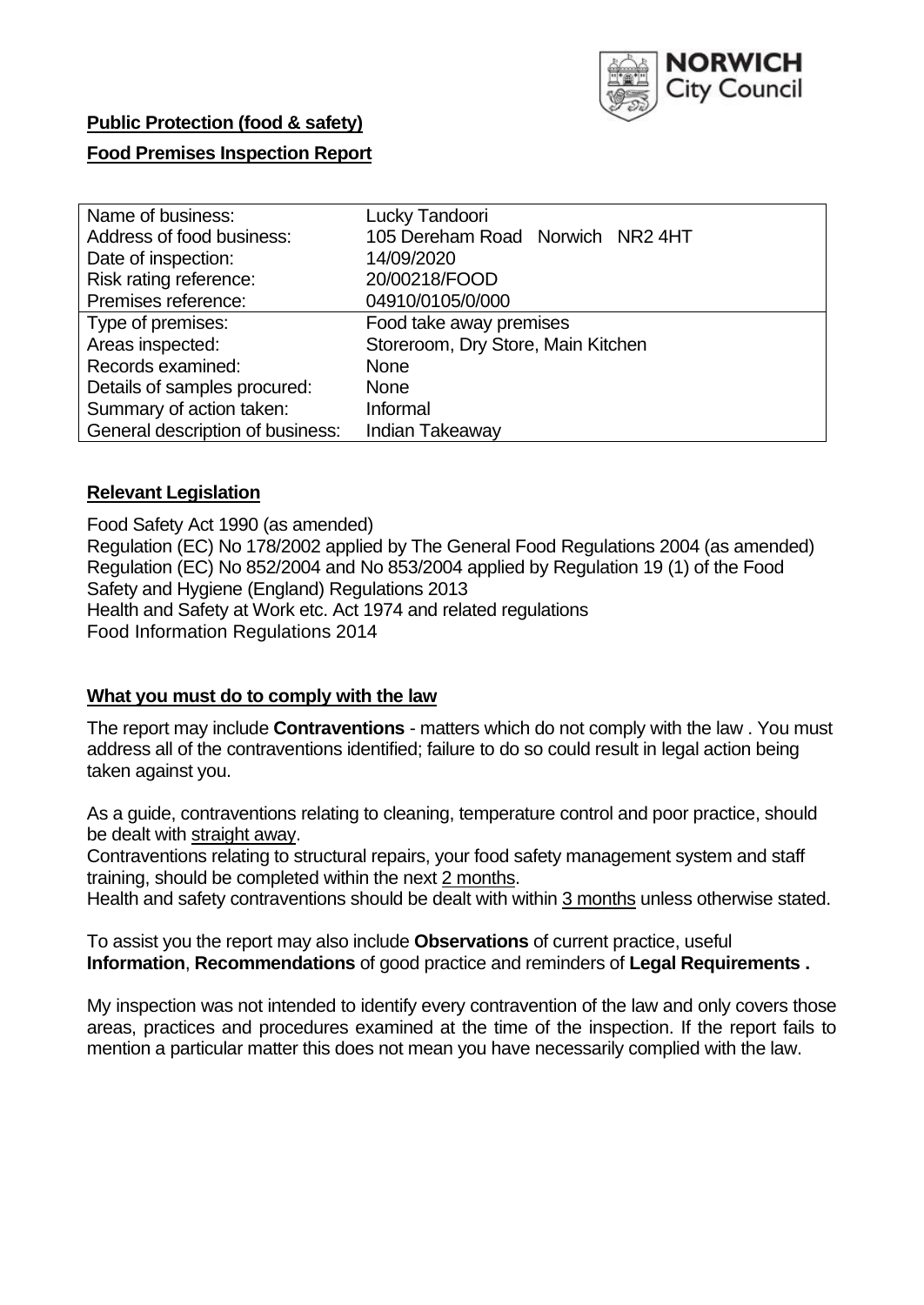# **FOOD SAFETY**

#### **How we calculate your Food Hygiene Rating:**

 The food safety section has been divided into the three areas which you are scored against for the hygiene rating: 1. food hygiene and safety procedures, 2. structural requirements and 3. confidence in management/control procedures. Each section begins with a summary of what was observed and the score you have been given. Details of how these scores combine to produce your overall food hygiene rating are shown in the table.

| <b>Compliance Area</b>                     |          |    |                 | <b>You Score</b> |                |    |           |    |                |  |  |
|--------------------------------------------|----------|----|-----------------|------------------|----------------|----|-----------|----|----------------|--|--|
| Food Hygiene and Safety                    |          |    |                 | 0                | 5              | 10 | 15        | 20 | 25             |  |  |
| <b>Structure and Cleaning</b>              |          |    |                 | $\Omega$         | 5              | 10 | 15        | 20 | 25             |  |  |
| Confidence in management & control systems |          |    | $\Omega$        | 5                | 10             | 15 | 20        | 30 |                |  |  |
|                                            |          |    |                 |                  |                |    |           |    |                |  |  |
| <b>Your Total score</b>                    | $0 - 15$ | 20 | $25 - 30$       |                  | $35 - 40$      |    | $45 - 50$ |    | > 50           |  |  |
| <b>Your Worst score</b>                    | 5        | 10 | 10 <sup>°</sup> |                  | 15             |    | 20        |    | $\blacksquare$ |  |  |
|                                            |          |    |                 |                  |                |    |           |    |                |  |  |
| <b>Your Rating is</b>                      | 5        |    |                 | 3                | $\overline{2}$ |    |           |    | $\Omega$       |  |  |

Your Food Hygiene Rating is 4 - a good standard



# Contamination risks

 **Contravention** The following exposed food to the general risk of cross-contamination with bacteria or allergens or its physical contamination with dirt, foreign objects or chemicals:

• food i. e onions were being stored on the floor

 injurious to health or contaminated in such a way that it would be unreasonable to **Legal requirement** At all stages of production, processing and distribution, food must be protected from any contamination likely to render it unfit for human consumption, expect it to be consumed in that state.

of cross-contamination with E. coli 0157 and other pathogenic bacteria from raw meat **Contravention** The following exposed ready-to-eat food and/or its packaging to the risk or unwashed raw vegetables:

• raw foods i.e meat was being stored next to ready-to-eat foods i.e prepared salads in the fridge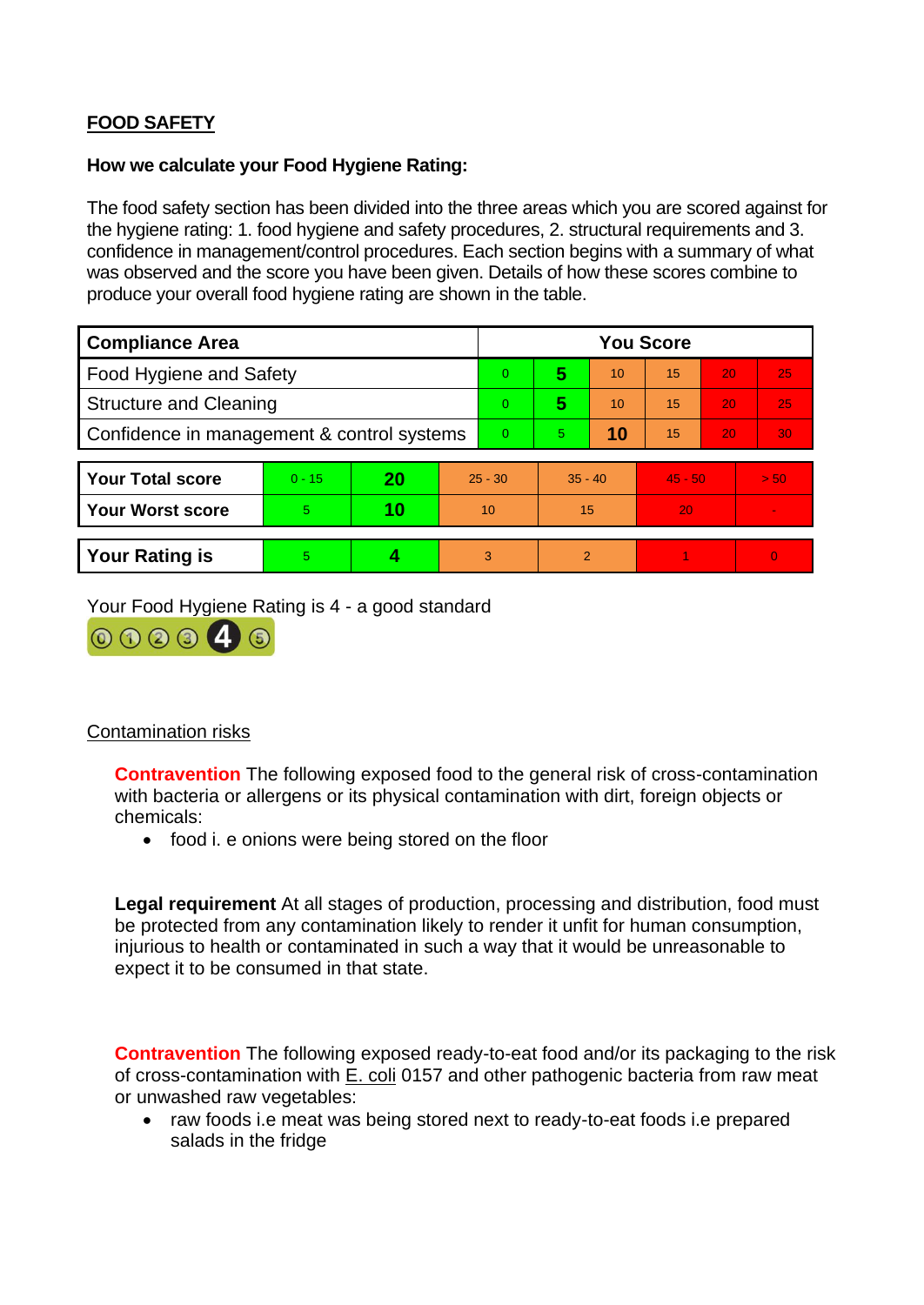**Information** The FSA has issued guidance on controlling *E.coli* 0157 through:

• the complete separation of raw and ready-to-eat food

# Hand-washing

**Observation** I was pleased to see handwashing was well managed.

# Personal Hygiene

**Observation** I was pleased to see that standards of personal hygiene were high.

# Temperature Control

**Observation** I was pleased to see you were able to limit bacterial growth and/or survival by applying appropriate temperature controls at points critical to food safety and that you were monitoring temperatures.

# Unfit food

**Recommendation** You should have a system to identify when open or prepared foods need to be used by or discarded, to ensure the food is fit for consumption. I recommend you apply labels which give a date that is 2 days after the day of production e.g. if food is opened on Monday it should be used by the end of Wednesday (an exception is rice which should not be kept longer than 24 hours)

# Poor Practices

 **Contravention** The following matters represented poor practice and if allowed to continue may cause food to become contaminated or lead to its deterioration:

• storing food in washing up bowls

**Legal requirement** Provide non-absorbent containers e.g plastic containers with lids, designed for food storage, so they can be easily cleaned

#### Cleaning of Structure

**Contravention** The following items were dirty and require more frequent and thorough cleaning:

- wall behind towel dispenser
- flooring underneath and behind equipment

# Cleaning of Equipment and Food Contact Surfaces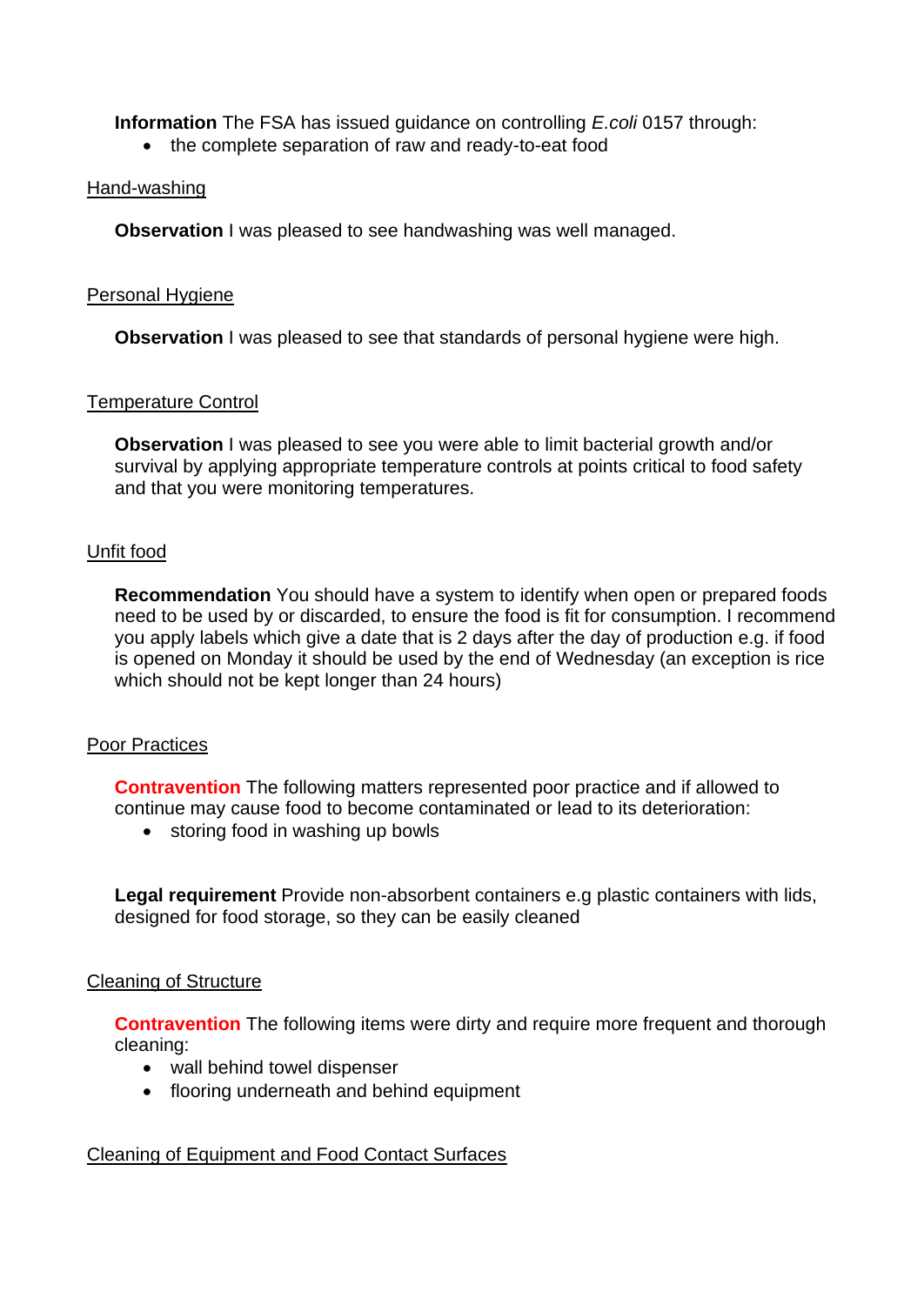**Contravention** The following items are dirty and must be cleaned:

- food storage containers
- wheels and legs to equipment

# Cleaning Chemicals / Materials / Equipment and Methods

 **Information** You must ensure that the sanitisers you use are effective against bacteria. Ensure hat they meet the following standards BS EN 1276:1997 and 13697:2001.

#### **Maintenance**

**Contravention** The following had not been suitably maintained and must be repaired or replaced:

• broken towel dispenser

#### Facilities and Structural provision

 **Observation** I was pleased to see the premises had been well maintained and that adequate facilities had been provided.

 **Legal Requirement** the door to the WC was left open. Keep the door to the WC closed at all times. I recommend you provide a self closing device to the door

#### Pest Control

**Observation** I was pleased to see that the premises was proofed against the entry of pests and that pest control procedures were in place.

# Type of Food Safety Management System Required

**Observation** Your SFBB/food safety management system was in place and working well. I was confident you had effective control over hazards to food.

**Observation** You had colour-coded equipment and effective separation between raw and ready-to-eat food at all stages in your operation.

**Observation** You were monitoring (and recording) the temperatures of your fridges and freezers as well as the temperature of cooked/hot-held food and could demonstrate effective systems for controlling bacterial growth and survival.

# Food Hazard Identification and Control